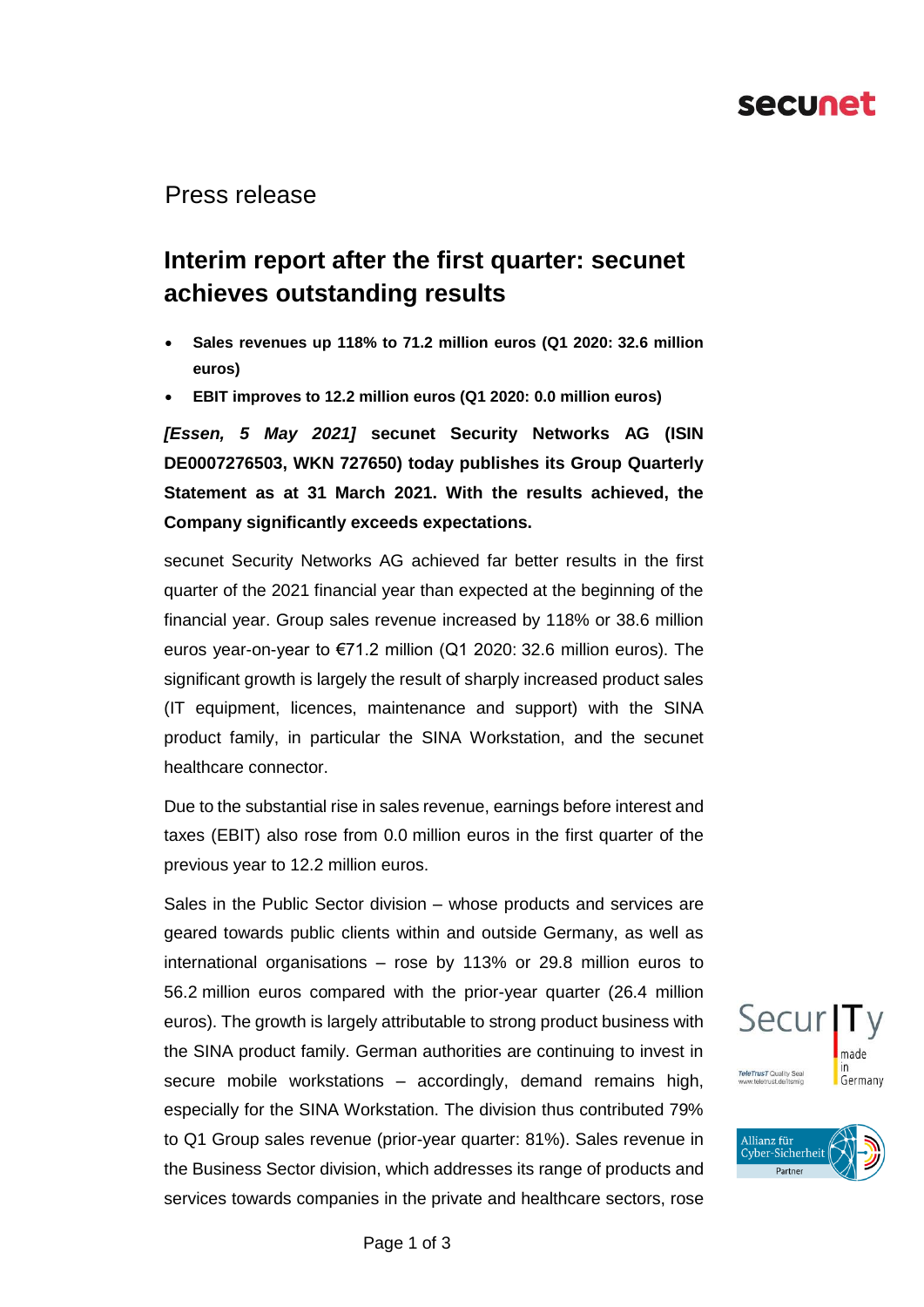# secunet

### Press release

in the first quarter of 2021 by 141% or 8.9 million euros from the prioryear level (6.2 million euros) to 15.1 million euros. The increase is largely due to the highly positive development of product business with the secunet healthcare connector. The division's share in the Group's sales revenue in Q1 was 21% (prior-year quarter: 19%).

Demand for secunet products grew beyond expectations in the first three months of 2021. The order book as at 31 March 2021 thus amounted to 176.9 million euros and was significantly higher than at the same reporting date in the previous year (115.2 million euros) and at the end of the 2020 financial year (149.5 million euros).

"We have achieved far better results than expected at the beginning of the year in both divisions. Orders received also significantly exceeded our expectations," says Axel Deininger, CEO of secunet Security Networks AG. "Based on these figures, we can raise our forecast for the year 2021 accordingly. Continued stability of the supply situation of semiconductors, which is tight throughout the entire IT industry, is crucial."

Against this backdrop of a well-filled order book and taking into account the business performance in the first three months, the Management Board of secunet AG raised its full-year forecast in an ad hoc announcement dated 20 April 2021. The forecast since then is for sales revenues of around 330 million euros and an EBIT of around 59 million euros (2020 financial year: sales revenues 285.6 million euros, EBIT 51.6 million euros). Achieving this forecast will depend to a large extent on continuation of a stable supply situation for intermediate products, in particular the availability of semiconductors. The original forecast (published on 3 November 2020) envisaged sales revenues of around 260 million euros and an EBIT of around 38 million euros.

The Group Quarterly Statement as at 31 March 2021 is available for you to download at *www.secunet.com*. Next financial date: 12 May 2021, Virtual Annual General Meeting.